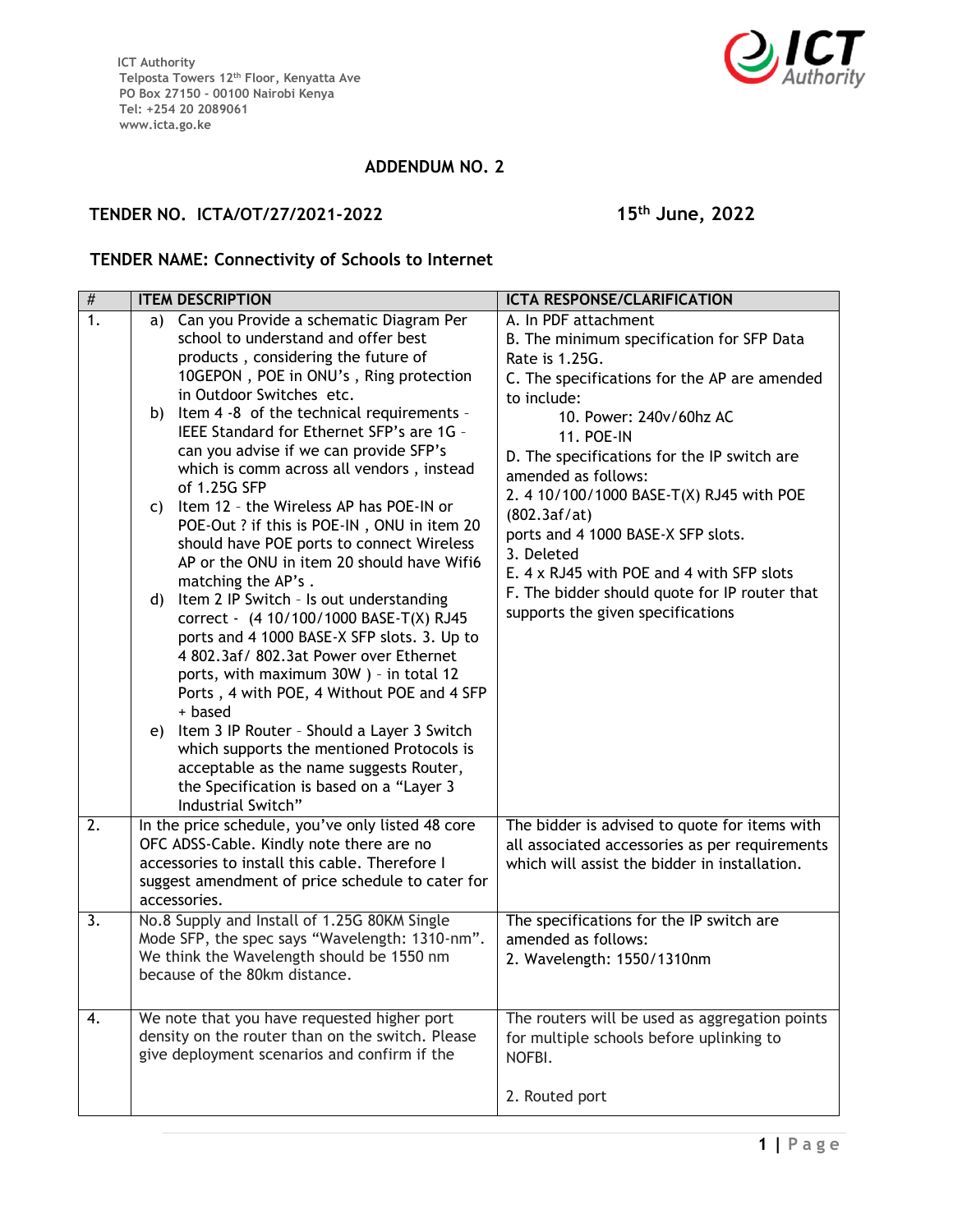

| 24x1000 Base-X SFP ports should be switched or<br>routed ports?                    | 3. NAT is standard for routers |
|------------------------------------------------------------------------------------|--------------------------------|
| Confirm if NAT functionality is required for the<br>router or just Layer 3 routing |                                |

| NO. | <b>Broad Feature</b>                                                      | <b>Specifications</b>                                                                                                                                                                                                                                                                                                                                                                                                                                                                                                                                                                                                                                                                                                   | page            | Query                                                                                                                                                                                                                                                                                                                                                                                                                     | <b>Clarification</b>                                                     |
|-----|---------------------------------------------------------------------------|-------------------------------------------------------------------------------------------------------------------------------------------------------------------------------------------------------------------------------------------------------------------------------------------------------------------------------------------------------------------------------------------------------------------------------------------------------------------------------------------------------------------------------------------------------------------------------------------------------------------------------------------------------------------------------------------------------------------------|-----------------|---------------------------------------------------------------------------------------------------------------------------------------------------------------------------------------------------------------------------------------------------------------------------------------------------------------------------------------------------------------------------------------------------------------------------|--------------------------------------------------------------------------|
|     | These are components that will form part of the<br>Communications network |                                                                                                                                                                                                                                                                                                                                                                                                                                                                                                                                                                                                                                                                                                                         |                 |                                                                                                                                                                                                                                                                                                                                                                                                                           |                                                                          |
| 5   | Supply and<br>Install of an<br>IP switch                                  | 1. Industrial Grade<br>Hardware<br>2.4 10/100/1000 BASE-<br>$T(X)$ RJ45<br>ports and 4 1000 BASE-X<br>SFP slots.<br>3. Up to 4 802.3af/<br>802.3at Power<br>over Ethernet ports, with<br>maximum<br>30W<br>4. PoE/PoE+ power per<br>port and<br>maximum 120 W device<br>power<br>budget.<br>5. Layer-2 Redundancy,<br>with ERPS,<br>RSTP, MSTP, G.8032<br>with 4<br>instances<br>6. Flow control, VLAN<br>port, 802.1q<br>and Q-in-Q, QoS 802.1p<br>w <sub>8</sub><br>queues, Port trunking<br><b>LACP</b><br>7. IGMP snooping<br>v1/v2/v3<br>8. Mounting: DIN rail,<br>wall mount<br>option<br>9. Working temperature: -<br>20 to $70C^{\circ}$<br>10. EN50121-4, EN50155<br>11. Minimum IP30<br>protection ratingvity | $\overline{38}$ | Does the term<br>industrial<br>Grade refer to<br>the general<br>Telecommunic<br>ation industry<br>standards or<br>specifically<br>industrial<br>switches built<br>for operation<br>in harsh<br>industrial<br>environments<br>like Oil rigs,<br>railways,<br>manufacturing<br>plants etc?<br>Can Standard<br>commercial<br>switches<br>matching<br>required IP<br>rating and<br>envrionementa<br>1 requirement<br>suffice? | Industrial grade refers to<br>standard<br>telecommunication<br>equipment |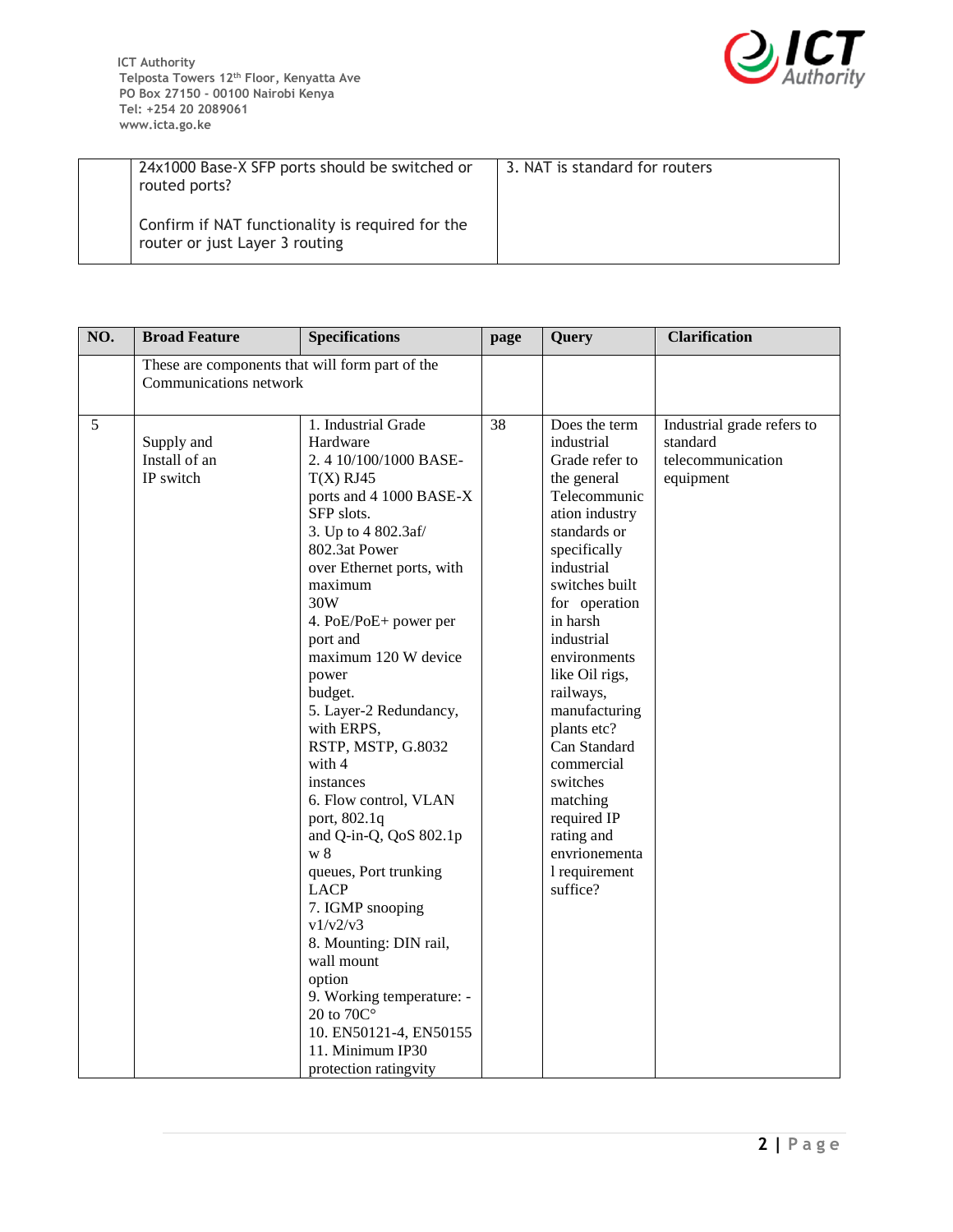**ICT Authority Telposta Towers 12th Floor, Kenyatta Ave PO Box 27150 - 00100 Nairobi Kenya Tel: +254 20 2089061 www.icta.go.ke** 



| NO.    | <b>Broad Feature</b>                                                | <b>Specifications</b>                                                                                                                                                                                                                                                                                                                                                          | page | Query                                                                                                                                                                                                                                                                                                                                                                                                                              | <b>Clarification</b>                                                               |
|--------|---------------------------------------------------------------------|--------------------------------------------------------------------------------------------------------------------------------------------------------------------------------------------------------------------------------------------------------------------------------------------------------------------------------------------------------------------------------|------|------------------------------------------------------------------------------------------------------------------------------------------------------------------------------------------------------------------------------------------------------------------------------------------------------------------------------------------------------------------------------------------------------------------------------------|------------------------------------------------------------------------------------|
| 6      | Supply and<br>Install of an<br><b>IP</b> Router                     | 1. Industrial Grade<br>Hardware<br>2. At least 4 10/100/1000<br>BASE T(X) RJ45 ports<br>and 24 1000<br>BASE-X SFP slots.<br>3. Up to 4 802.3af/<br>802.3at Power<br>over Ethernet ports, with<br>maximum<br>30W<br>4. PoE/PoE+ power per<br>port and<br>maximum 120 W device<br>power<br>budget.<br>5. Layer-3 Switching,<br>supporting<br>IPv4 Static, RIPv1/v2 and<br>OSPFv2 | 38   | These<br>requirement<br>seem to be for<br>a network<br>switch, for 24<br>$1000$ Base- $X$<br>SFP slots.<br>Layer 3<br>switching.<br>Can we<br>propose a<br>standard<br>Network router<br>for the school<br>connectivity<br>scenario?<br><b>Fixed WAN</b><br>ports : $2 \times GE$<br>combo, 1 x<br>10GE<br>SFP+(compati<br>ble with<br>GESFP),<br><b>Fized LAN</b><br>ports : $1 x$<br>GEcombo, 8<br>xGE RJ45(can<br>be configured | The bidder should quote<br>for IP router that supports<br>the given specifications |
| $\tau$ | Supply and<br>Install of<br>1.25G 2KM<br>Single Mode<br><b>SFP</b>  | 1. Data Rate: 1.25Gb/s 2.<br>Wavelength: 1310-nm 3.<br>Reach: up to 2 km 4.<br>Fiber Type: Dual LC<br>single-mode fiber 5.<br>Compatibility with all<br>major switch and router<br>vendors                                                                                                                                                                                     | 38   | as WAN)<br>Can propose a<br>10G long<br>range SFP?                                                                                                                                                                                                                                                                                                                                                                                 | Minimum requirement is<br>1.25G. There is no<br>maximum requirement                |
| 8      | Supply and<br>Install of<br>1.25G 10KM<br>Single Mode<br><b>SFP</b> | 1. Data Rate: 1.25Gb/s 2.<br>Wavelength: 1310-nm 3.<br>Reach: up to 10 km 4.<br>Fiber Type: Dual LC<br>single-mode fiber 5.<br>Compatibility with all<br>major switch and router<br>vendors                                                                                                                                                                                    | 38   |                                                                                                                                                                                                                                                                                                                                                                                                                                    |                                                                                    |
| 9      | Supply and Install of<br>1.25G 20KM Single<br>Mode SFP              | 1. Data Rate: 1.25Gb/s 2.<br>Wavelength: 1310-nm 3.<br>Reach: up to 20 km 4.<br>Fiber Type: Dual LC<br>single-mode fiber 5.<br>Compatibility with all                                                                                                                                                                                                                          | 38   | Can propose a<br>40G long<br>range SFP?                                                                                                                                                                                                                                                                                                                                                                                            | Minimum requirment is<br>1.25G. There is no<br>maximum requirement                 |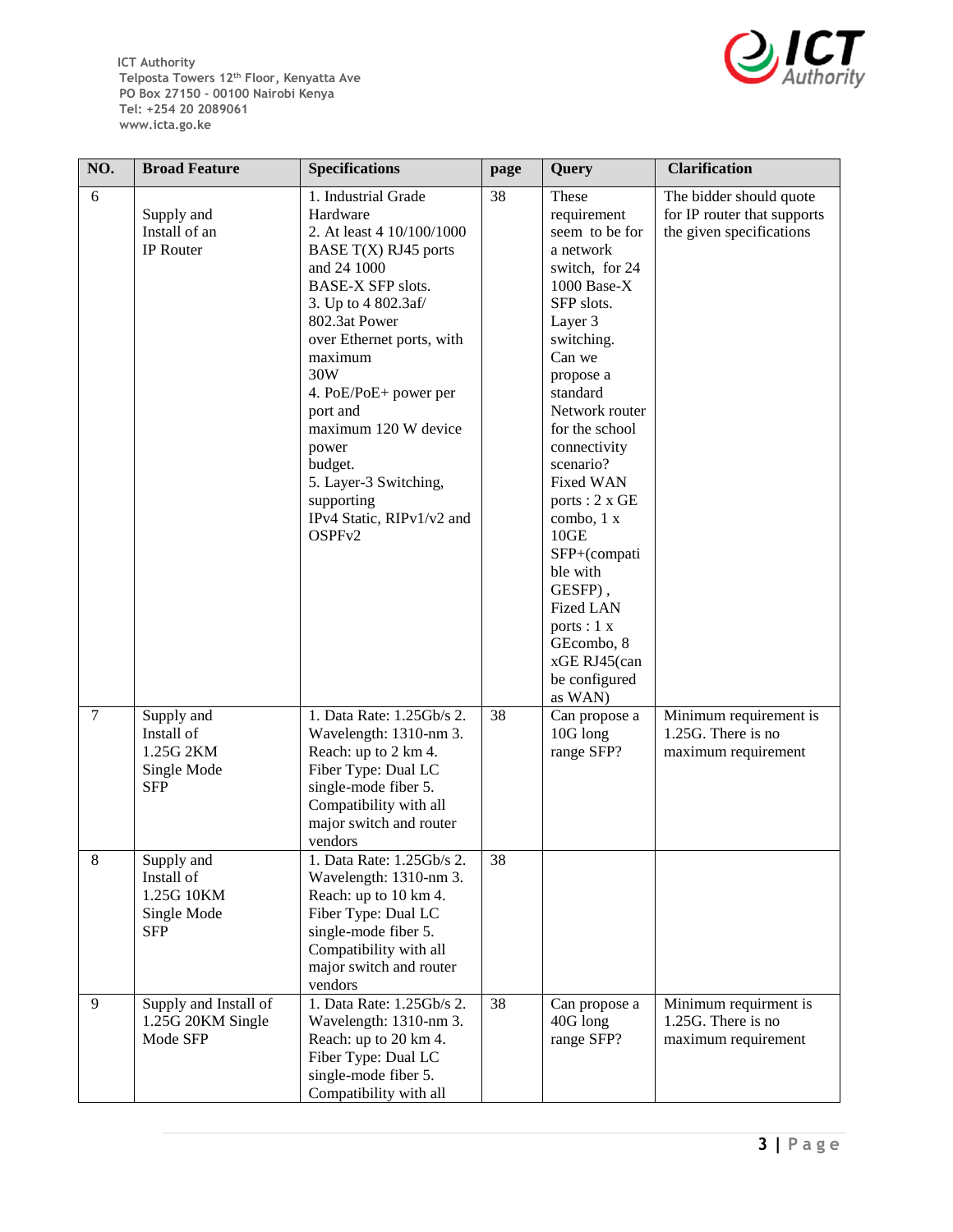



| NO. | <b>Broad Feature</b>                                         | <b>Specifications</b>                                                                                                                                                                                                                                                                                                                                                                                                                         | page | Query                                                                                  | <b>Clarification</b>                        |
|-----|--------------------------------------------------------------|-----------------------------------------------------------------------------------------------------------------------------------------------------------------------------------------------------------------------------------------------------------------------------------------------------------------------------------------------------------------------------------------------------------------------------------------------|------|----------------------------------------------------------------------------------------|---------------------------------------------|
|     |                                                              | major switch and router<br>vendors                                                                                                                                                                                                                                                                                                                                                                                                            |      |                                                                                        |                                             |
| 10  | Supply and Install<br><b>Optical Network Unit</b>            | 1. Rate (Gbps) Uplink:<br>1.244<br>Downlink: 1.244<br>2. PON Interface 1<br><b>GPON/EPON</b><br>port (EPON PX20+ and<br><b>GPON</b><br>Class $B+$ )<br>3. Optical Output Power<br>$(dBm) 0 - 4$<br>4. Receiving Sensitivity<br>$(dBm) - 28$<br>5. Receiving Satiability<br>$(dBm) -3$<br>6. PON Interface<br>1xSC/APC optical<br>port<br>7. Data Interface<br>1x10/100/1000M<br>and $1x10/100M$ RJ45 port<br>8. POTS Interface<br>1xVoIP port | 38   | Is this an<br>indoor ONU?                                                              | 1. The ONU is indoor                        |
| 11  | Supply and Install<br><b>Passive Optical Splitter</b><br>1:2 | 1. Operating Wavelength<br>$(nm)$ 1260~1650 2.<br>Insertion Loss (dB) $\leq$ 13.5<br>3. Loss Uniformity (dB)<br>$\leq$ 1.2 4. Return Loss (dB)<br>$\geq$ 50 (UPC) $\geq$ 55 (APC) 5.<br><b>Wavelength Dependent</b><br>Loss (dB) $\leq$ 1.0 6. Pigtail<br>Length (m) $1.0$ ( $\pm 0.1$ ) 7.<br>Splitter 1:2                                                                                                                                   | 38   | Can we<br>propose rack<br>mounted<br>indoor splitters<br>or the scenario<br>is outdoor | The bidder should quote<br>for indoor racks |
| 12  | Supply and Install<br>Passive Optical Splitter<br>1:4        | 1. Operating Wavelength<br>$(nm)$ 1260~1650 2.<br>Insertion Loss (dB) $\leq$ 13.5<br>3. Loss Uniformity (dB)<br>$\leq$ 1.2 4. Return Loss (dB)<br>$\geq$ 50 (UPC) $\geq$ 55 (APC) 5.<br><b>Wavelength Dependent</b><br>Loss (dB) $\leq$ 1.0 6. Pigtail<br>Length (m) $1.0 \ (\pm 0.1)$ 7.<br>Splitter 1:2                                                                                                                                     | 38   | Can we<br>propose rack<br>mounted<br>indoor splitters<br>or the scenario<br>is outdoor | The bidder should quote<br>for indoor racks |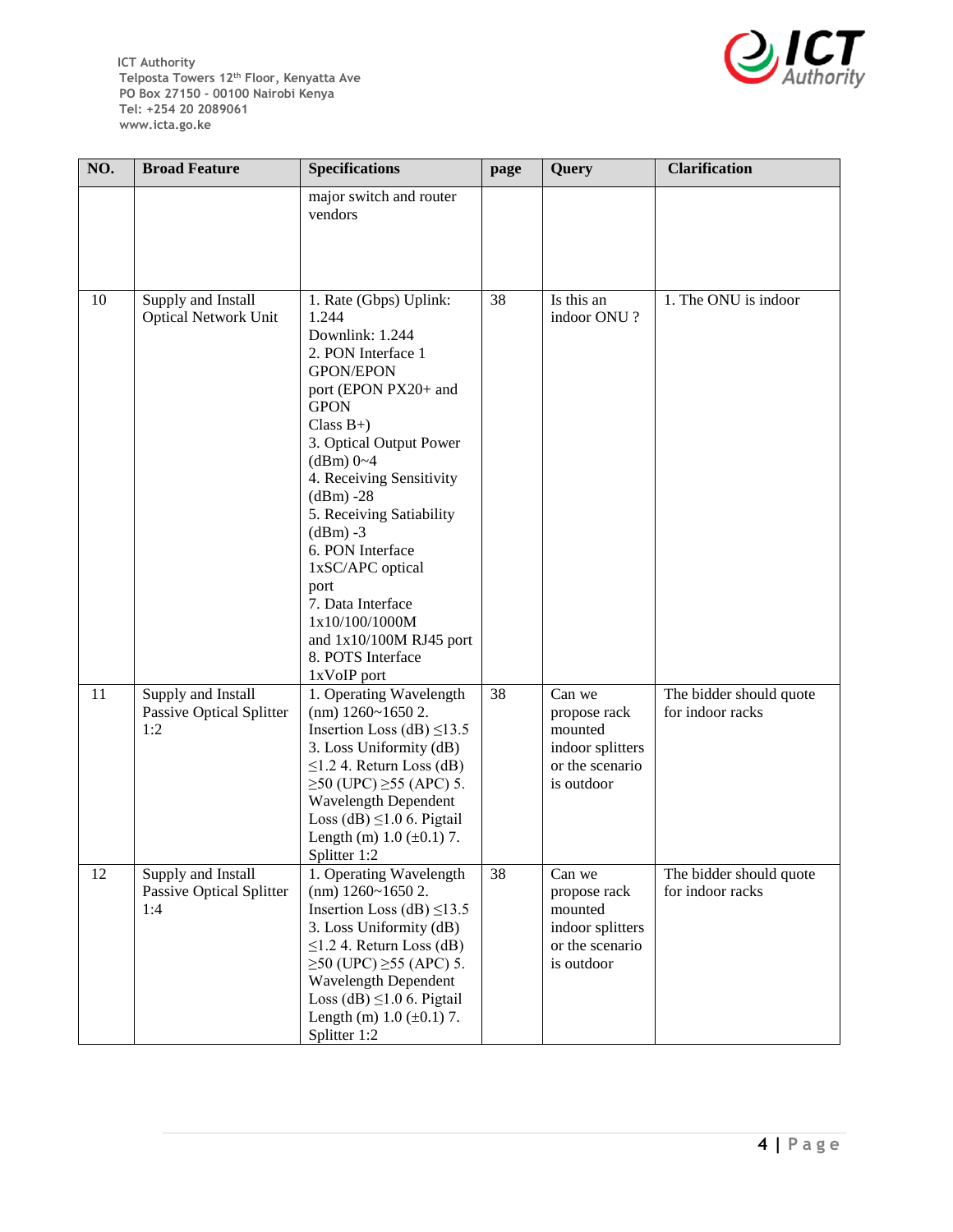**ICT Authority Telposta Towers 12th Floor, Kenyatta Ave PO Box 27150 - 00100 Nairobi Kenya Tel: +254 20 2089061 www.icta.go.ke** 



| NO. | <b>Broad Feature</b>                                            | <b>Specifications</b>                                                                                                                                                                                                                                                                                                                                                                                                                                                                                                                                                                                                                                                            | page            | Query                                                                                  | <b>Clarification</b>                             |
|-----|-----------------------------------------------------------------|----------------------------------------------------------------------------------------------------------------------------------------------------------------------------------------------------------------------------------------------------------------------------------------------------------------------------------------------------------------------------------------------------------------------------------------------------------------------------------------------------------------------------------------------------------------------------------------------------------------------------------------------------------------------------------|-----------------|----------------------------------------------------------------------------------------|--------------------------------------------------|
| 13  | Supply and<br><b>Install Passive</b><br>Optical<br>Splitter 1:8 | 1. Operating Wavelength<br>$(nm)$ 1260~1650 2.<br>Insertion Loss (dB) $\leq$ 13.5<br>3. Loss Uniformity (dB)<br>$\leq$ 1.2 4. Return Loss (dB)<br>$\geq$ 50 (UPC) $\geq$ 55 (APC) 5.<br><b>Wavelength Dependent</b><br>Loss (dB) $\leq$ 1.0 6. Pigtail<br>Length (m) $1.0$ ( $\pm 0.1$ ) 7.<br>Splitter 1:8                                                                                                                                                                                                                                                                                                                                                                      | $\overline{38}$ | Can we<br>propose rack<br>mounted<br>indoor splitters<br>or the scenario<br>is outdoor | The bidder should quote<br>for indoor racks      |
| 14  | Supply and Install<br><b>Optical Line Terminal</b><br>4 PON     | 1. ITU-TG.984.x standard<br>2. Maximum transmission<br>distance of 20KM 3.<br>Maximum 128 ONTs 4.<br>Uplink FEC, downlink<br>FEC (Forward Error<br>Correction) 5.<br>Periodically update AES<br>encryption 6. ONU<br>identifier authentication:<br>SN/PASSWD/SN+PASS<br>WD 7. Dynamic<br>Bandwidth Allocation 8.<br><b>Standard OMCI</b><br>functionL2 9. OLT<br>supports HGU bind<br>profile configuration 10.<br><b>Switching Capacity</b><br>(Gbps) 68 11. Throughput<br>$(IPv4/IPv6)$ (Mbps) 50.59<br>12. Ports 4 x PON ports, 1<br>x GE/10GE SFP+ ports<br>13. Power Consumption<br>$(W) \leq 45$ 14. Redundancy<br>Dual power supply<br>(double AC, double DC<br>or AC+DC) | 38              | Can provide<br>equipment<br>with GPON<br>interface?                                    | The bidder should quote<br>as per specifications |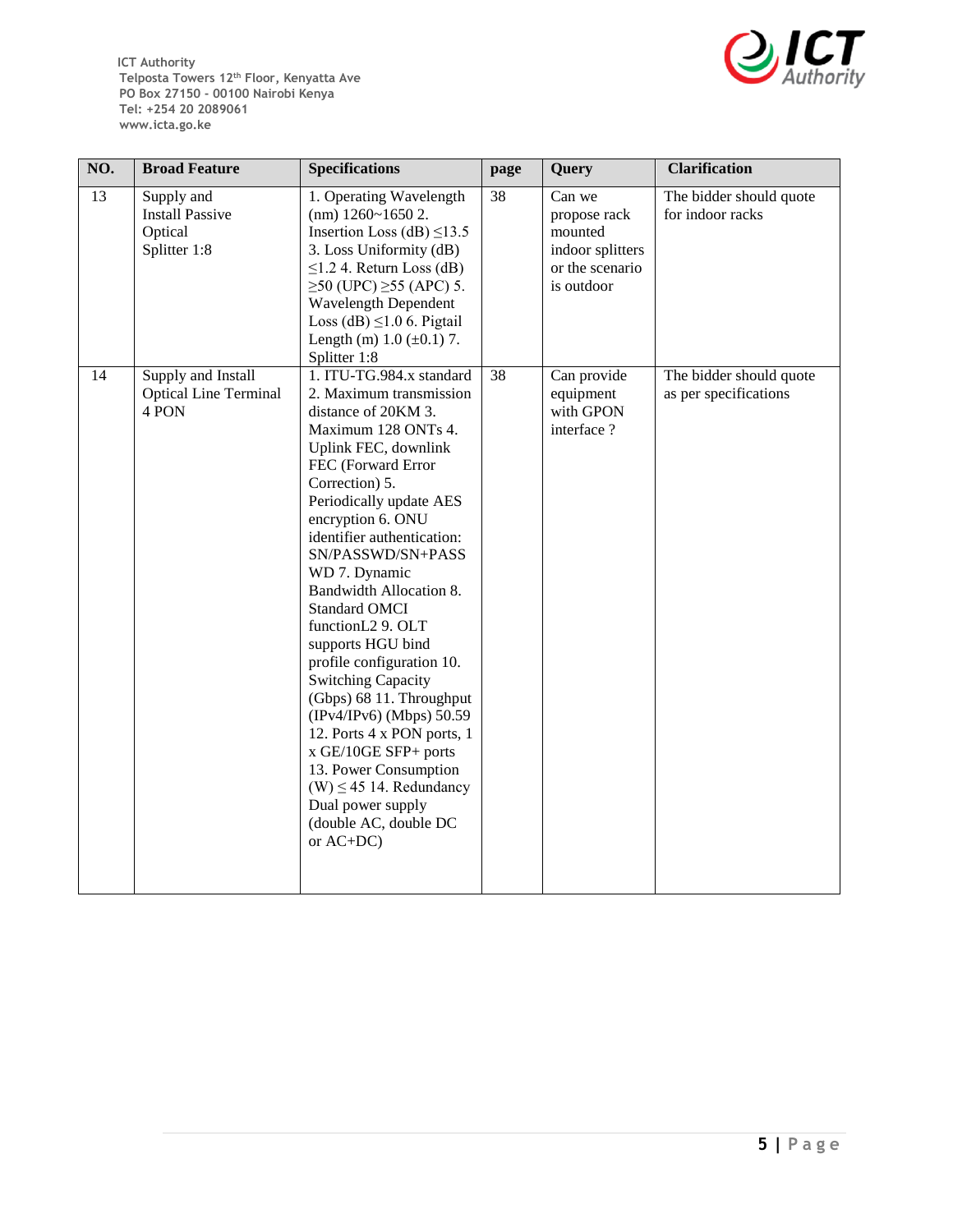**ICT Authority Telposta Towers 12th Floor, Kenyatta Ave PO Box 27150 - 00100 Nairobi Kenya Tel: +254 20 2089061 www.icta.go.ke** 



| NO. | <b>Broad Feature</b>                                        | <b>Specifications</b>                                                                                                                                                                                                                                                                                                                                                                                                                                                                                                                                                                                                                                                             | page | Query                                               | <b>Clarification</b>                                            |
|-----|-------------------------------------------------------------|-----------------------------------------------------------------------------------------------------------------------------------------------------------------------------------------------------------------------------------------------------------------------------------------------------------------------------------------------------------------------------------------------------------------------------------------------------------------------------------------------------------------------------------------------------------------------------------------------------------------------------------------------------------------------------------|------|-----------------------------------------------------|-----------------------------------------------------------------|
| 15  | Supply and Install<br><b>Optical Line Terminal</b><br>8 PON | 1. ITU-TG.984.x standard<br>2. Maximum transmission<br>distance of 20KM 3.<br>Maximum 128 ONTs 4.<br>Uplink FEC, downlink<br>FEC (Forward Error<br>Correction) 5.<br>Periodically update AES<br>encryption 6. ONU<br>identifier authentication:<br>SN/PASSWD/SN+PASS<br>WD 7. Dynamic<br>Bandwidth Allocation 8.<br><b>Standard OMCI</b><br>functionL2 9. OLT<br>supports HGU bind<br>profile configuration 10.<br><b>Switching Capacity</b><br>(Gbps) 68 11. Throughput<br>(IPv4/IPv6) (Mbps) 50.59<br>12. Ports 8 x PON ports, 1<br>x GE/10GE SFP+ ports<br>13. Power Consumption<br>$(W) \leq 45$ 14. Redundancy<br>Dual power supply<br>(double AC, double DC<br>or $AC+DC$ ) |      | Can provide<br>equipment<br>with GPON<br>interface? | The bidder should quote<br>as per specifications                |
| 16  | Warranty                                                    | 2 year                                                                                                                                                                                                                                                                                                                                                                                                                                                                                                                                                                                                                                                                            |      | Does this mean<br>2 years<br>technical<br>support?  | Warranty is for equipment<br>support, replacement and<br>repair |

**The addendum & clarification form part of the bidding document and is binding on all bidders. All other terms and conditions of the tender remain the same.** 

**CEO, ICT Authority**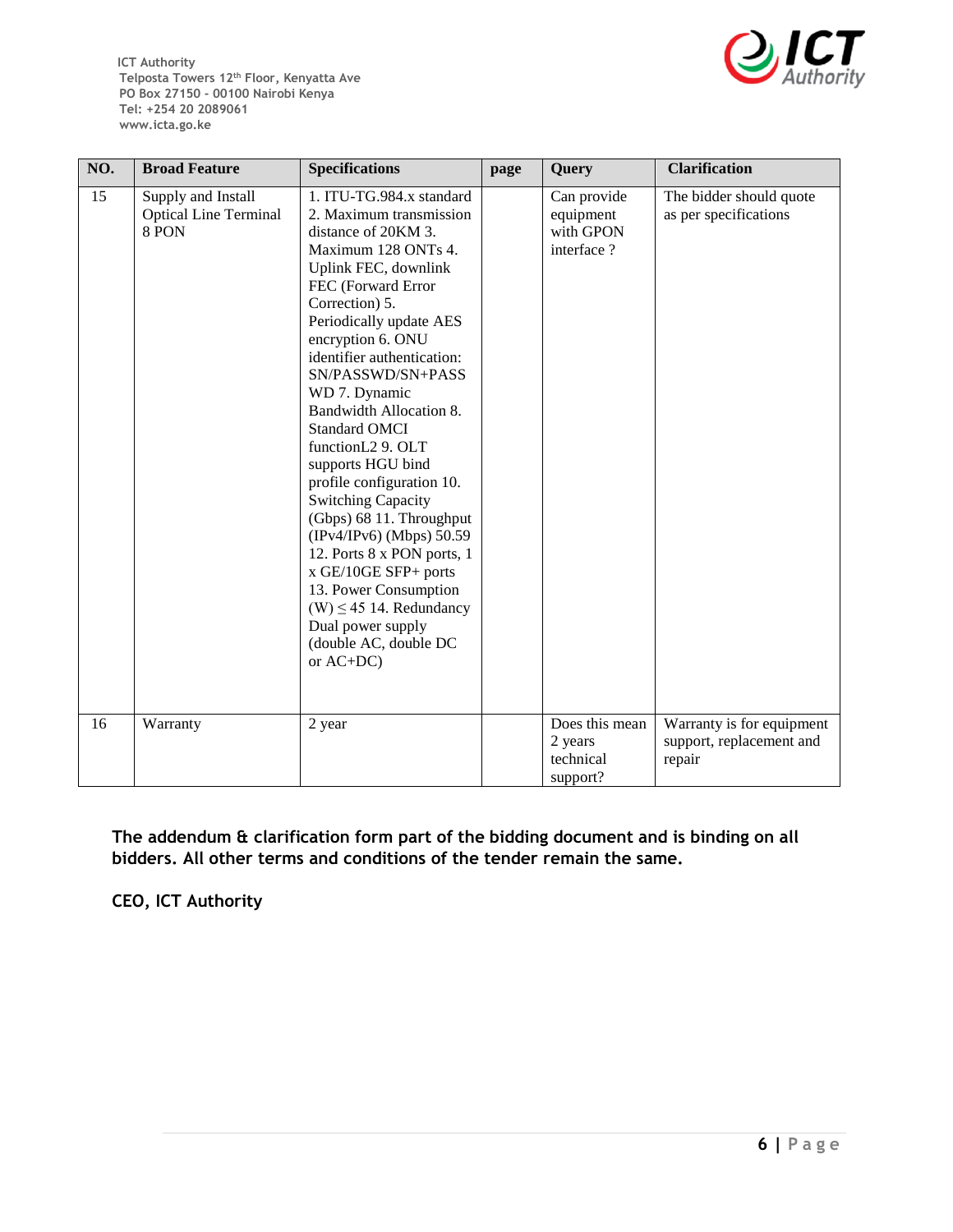